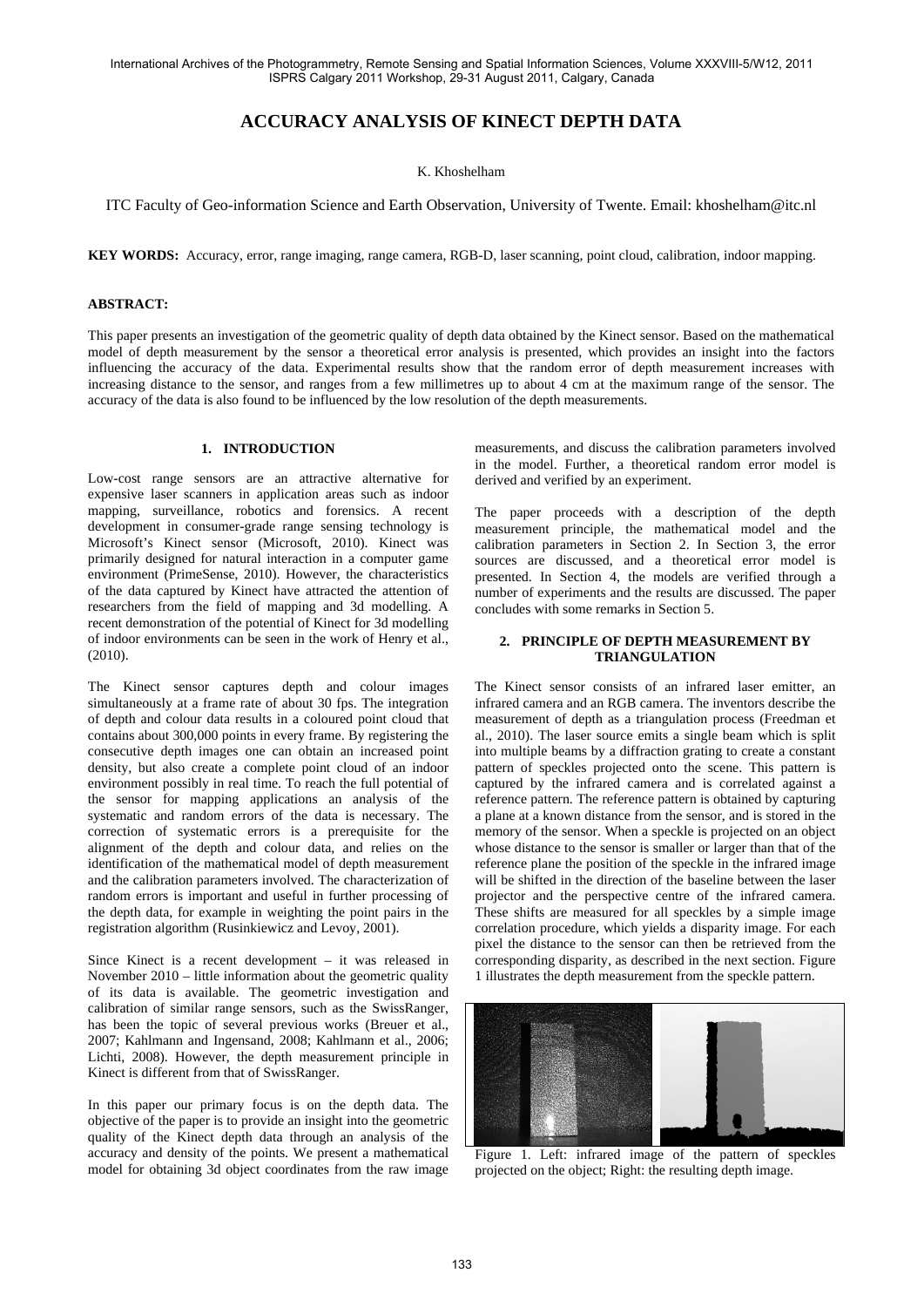# **2.1 Mathematical model**

Figure 2 illustrates the relation between the distance of an object point *k* to the sensor relative to a reference plane and the measured disparity *d*. To express the 3d coordinates of the object points we consider a depth coordinate system with its origin at the perspective centre of the infrared camera. The Z axis is orthogonal to the image plane towards the object, the X axis perpendicular to the Z axis in the direction of the baseline *b* between the infrared camera centre and the laser projector, and the Y axis orthogonal to X and Z making a right handed coordinate system.

Assume that an object is on the reference plane at a distance *Zo* to the sensor, and a speckle on the object is captured on the image plane of the infrared camera. If the object is shifted closer to (or further away from) the sensor the location of the speckle on the image plane will be displaced in the X direction. This is measured in image space as disparity *d* corresponding to a point *k* in the object space. From the similarity of triangles we have:

$$
\frac{D}{b} = \frac{Z_o - Z_k}{Z_o} \tag{1}
$$

and:

$$
\frac{d}{f} = \frac{D}{Z_k} \tag{2}
$$

where  $Z_k$  denotes the distance (depth) of the point  $k$  in object space, *b* is the base length, *f* is the focal length of the infrared camera, *D* is the displacement of the point *k* in object space, and *d* is the observed disparity in image space. Substituting *D* from (2) into (1) and expressing  $Z_k$  in terms of the other variables yields:

$$
Z_k = \frac{Z_o}{1 + \frac{Z_o}{fb}d}
$$
 (3)

Equation (3) is the basic mathematical model for the derivation of depth from the observed disparity provided that the constant parameters  $Z_0$ ,  $f$ , and  $b$  can be determined by calibration. The  $Z$ coordinate of a point together with *f* defines the imaging scale for that point. The planimetric object coordinates of each point can then be calculated from its image coordinates and the scale:



Figure 2. Schematic representation of depth-disparity relation.

$$
X_k = -\frac{Z_k}{f}(x_k - x_o + \delta x)
$$
  

$$
Y_k = -\frac{Z_k}{f}(y_k - y_o + \delta y)
$$
 (4)

where  $x_k$  and  $y_k$  are the image coordinates of the point,  $x_0$  and  $y_0$ are the coordinates of the principal point, and *δx* and *δy* are corrections for lens distortion, for which different models with different coefficients exist; see for instance (Fraser, 1997). Note that here we assume that the image coordinate system is parallel with the base line and thus with the depth coordinate system.

### **2.2 Calibration**

As mentioned above, the calibration parameters involved in the mathematical model for the calculation of 3d coordinates from the raw image measurements include:

- focal length (f);
- principal point offsets  $(x_o, y_o)$ ;
- lens distortion coefficients (in  $\delta x$ ,  $\delta y$ );
- base length  $(b)$ ;
- distance of the reference pattern  $(Z_o)$ .

In addition, we may consider a misalignment angle between the x-axis of the image coordinate system and the base line. However, this does not affect the calculation of the object coordinates if we define the depth coordinate system to be parallel with the image coordinate system instead of the base line. We may, therefore, ignore this misalignment angle.

From the calibration parameters listed above the first three can be determined by a standard calibration of the infrared camera. The determination of the base length and the reference distance is however complicated for the following reason. In practice, it is not possible to stream the actual measured disparities, probably due to bandwidth limitation. Instead, the raw disparity values are normalized between 0 and 2047, and streamed as 11 bit integers. Therefore, in Equation (3) *d* should be replaced with  $md'+n$  with  $d'$  the normalized disparity and  $m, n$  the parameters of a (supposedly) linear normalization (in fact denormalization). Including these in Equation (3) and inverting it yields:

$$
Z_k^{-1} = \left(\frac{m}{fb}\right)d' + \left(Z_o^{-1} + \frac{n}{fb}\right)
$$
 (5)

Equation (5) expresses a linear relation between the inverse depth of a point and its corresponding normalized disparity. By observing the normalized disparity for a number of object points (or planes) at known distances to the sensor the coefficients of this linear relation can be estimated in a least-squares fashion. However, the inclusion of the normalization parameters does not allow determining  $b$  and  $Z<sub>o</sub>$  separately.

### **2.3 Integration of depth and colour**

The integration of the depth and colour data requires the orientation of the RGB camera relative to the depth coordinate system. Since we defined the depth coordinate system at the perspective centre of the infrared camera we can perform the orientation by a stereo calibration of the two cameras. The parameters to be estimated include three rotations between the camera coordinate system of the RGB camera and that of the infrared camera, and the 3d position of the perspective centre of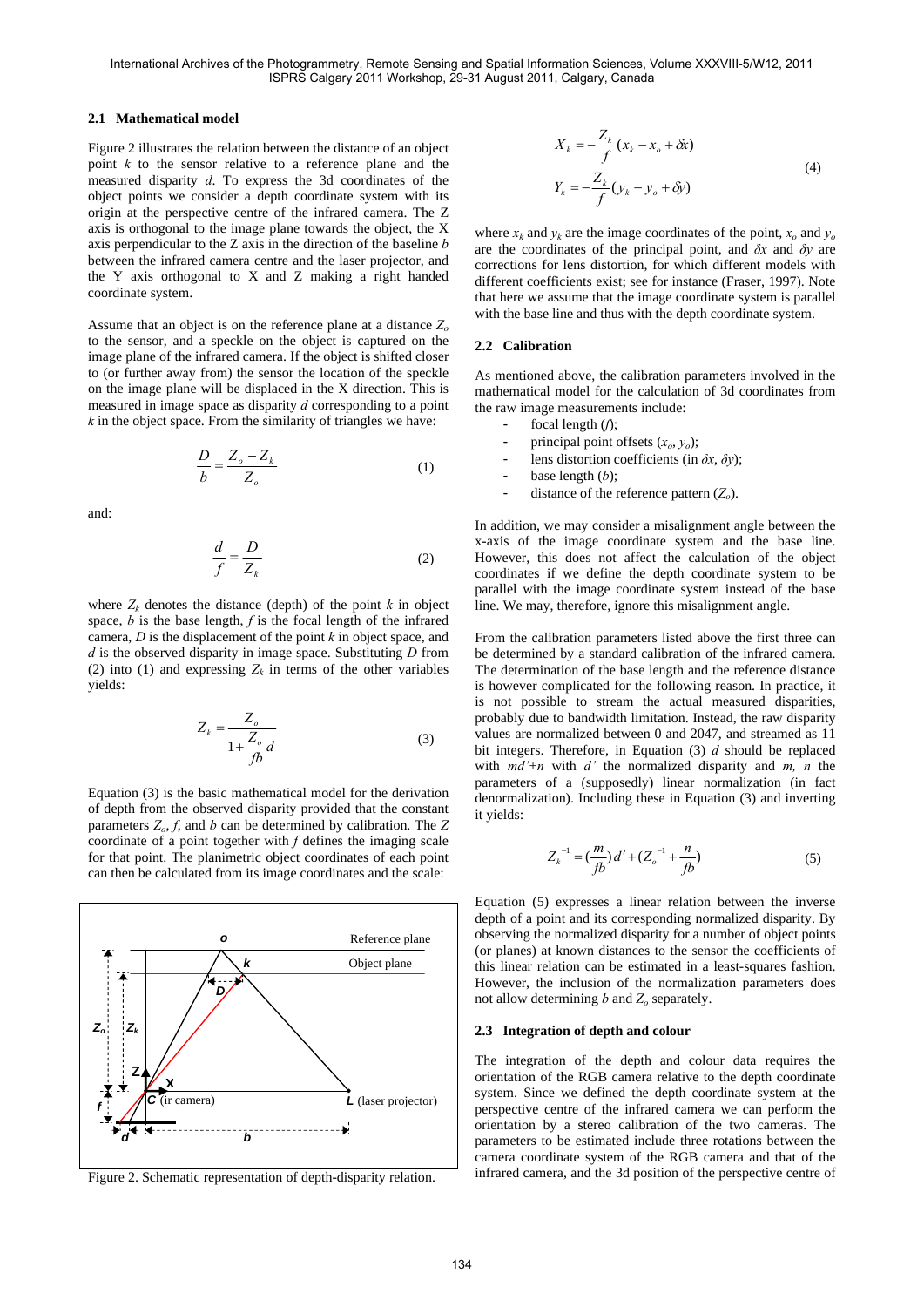the RGB camera in the coordinate system of the infrared camera. In addition, the interior orientation parameters of the RGB camera, i.e. the focal length, principal point offsets and the lens distortion parameters must be estimated. Once these parameters are known we can project every 3d point from the point cloud to the RGB image, interpolate the colour, and assign it to the point.

# **3. DEPTH ACCURACY AND POINT DENSITY**

Accuracy and point density are two important measures for evaluating the quality of a point cloud. In the following sections factors influencing the accuracy and density of Kinect data are discussed, and a theoretical random error model is presented.

#### **3.1 Error sources**

Error and imperfection in the Kinect data may originate from three main sources:

- the sensor:
- the measurement setup;
- the properties of object surface.

The sensor errors, for a properly functioning device, mainly refer to inadequate calibration and inaccurate measurement of disparities. Inadequate calibration and/or error in the estimation of the calibration parameters lead to systematic error in the object coordinates of individual points. Such systematic errors can be eliminated by a proper calibration as described in the previous section. Inaccurate measurement of disparities within the correlation algorithm and round-off errors during normalization result in errors, which are most likely of a random nature.

Errors caused by the measurement setup are mainly related to the lighting condition and the imaging geometry. The lighting condition influences the correlation and measurement of disparities. In strong light the laser speckles appear in low contrast in the infrared image, which can lead to outliers or gap in the resulting point cloud. The imaging geometry includes the distance to the object and the orientation of the object surface relative to the sensor. The operating range of the sensor is between 0.5 m to 5.0 m according to the specifications, and, as we will see in the following section, the random error of depth measurement increases with increasing distance to the sensor. Also, depending on the imaging geometry, parts of the scene may be occluded or shadowed. In Figure 1, the right side of the box is occluded as it cannot be seen by the infrared camera though it may have been illuminated by the laser pattern. The left side of the box is shadowed because it is not illuminated by the laser but is captured in the infrared image. Both the occluded areas and shadows appear as gaps in the point cloud.

The properties of the object surface also impact the measurement of points. As it can be seen in Figure 1 smooth and shiny surfaces that appear overexposed in the infrared image (the lower part of the box) impede the measurement of disparities, and result in a gap in the point cloud.

#### **3.2 Theoretical random error model**

Assuming that in Equation (5) the calibration parameters are determined accurately and that *d'* is a random variable with a normal distribution we can propagate the variance of the disparity measurement to obtain the variance of the depth measurement as follows:

$$
\sigma_{Z_k}^2 = \left(\frac{\partial Z_k}{\partial d}\right)^2 \sigma_d^2 \tag{6}
$$

After simplification this yields the following expression for the standard deviation of depth:

$$
\sigma_{Z_k} = \left(\frac{m}{fb}\right)Z_k^2 \sigma_d. \tag{7}
$$

with  $\sigma_{d'}$  and  $\sigma_{Z_k}$  respectively the standard deviation of the measured normalized disparity and the standard deviation of the calculated depth. Equation 7 basically expresses that the random error of depth measurement is proportional to the square distance from the sensor to the object. Since depth is involved in the calculation of the planimetric coordinates, see Equation 4, we may expect the error in X and Y to be also a second order function of depth.

### **3.3 Point density**

The resolution of the infrared camera, i.e. the pixel size, determines the point spacing of the depth data on the XY plane (perpendicular to camera axis). Since each depth image contains a constant 640x480 pixels the point density will decrease with increasing distance of the object surface from the sensor. Considering the point density as the number of points per unit area, while the number of points remains constant the area is proportional to the square distance from the sensor. Therefore, the point density is inversely proportional to the square distance from the sensor, that is:

$$
\rho \propto \frac{1}{Z^2} \tag{8}
$$

The depth resolution is determined by the number of bits per pixel used to store the disparity measurements. The Kinect disparity measurements are stored as 11-bit integers, where 1 bit is reserved to mark the pixels for which no disparity is measured, so-called no data. Therefore, a disparity image contains 1024 levels of disparity. Since depth is inversely proportional to disparity the resolution of depth is also inversely related to the levels of disparity. That is, the depth resolution is not constant and decreases with increasing distance to the sensor. For instance, at a range of 2 meters one level of disparity corresponds to 1 cm depth resolution, whereas at 5 meters one disparity level corresponds to about 7 cm depth resolution.

# **4. EXPERIMENTS AND RESULTS**

Experiments were carried out to first determine the calibration parameters of the sensor and then investigate the systematic and random errors in the depth data. The following sections describe the tests and discuss the results.

### **4.1 Calibration results**

A standard camera calibration was performed to determine the interior parameters of the infrared camera using the Photomodeler® software. A total of 8 images were taken of a target pattern from different angles. To avoid the disturbance of the laser speckles in the images the aperture of the laser emitter was covered by a piece of opaque tape. Figure 3 shows one of the images used in the calibration. Table 1 summarizes the calibration results. The overall calibration accuracy in image space was 0.395 pixels as the RMS of point marking residuals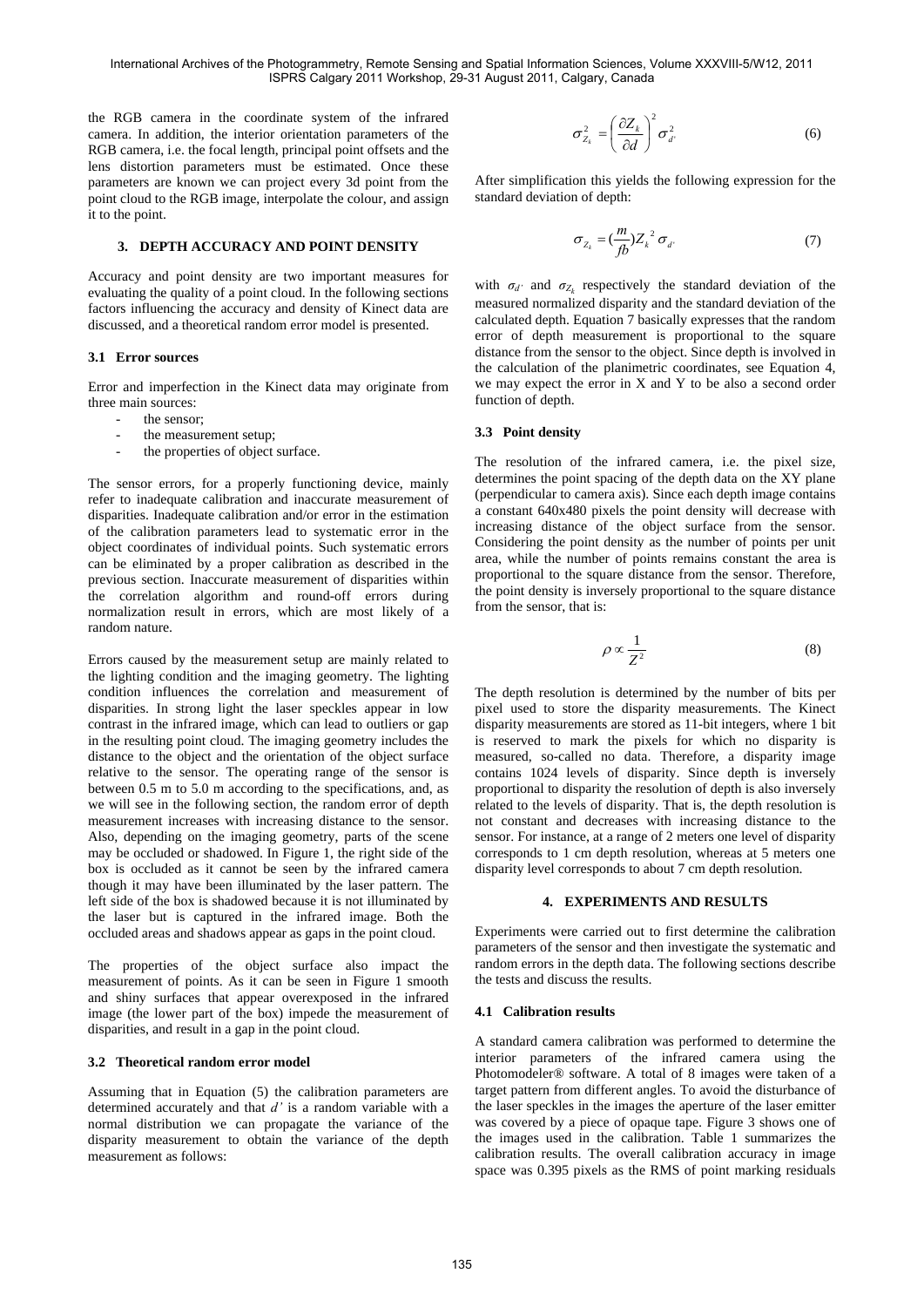after the bundle adjustment. Figure 3 also shows the calibration residuals plotted on one of the images.

To determine the parameters involved in the disparity-depth relation (Equation 5) depth values were measured for a planar surface at eight different distances to the sensor using a measuring tape. The inverse of the measured distances were then plotted against the corresponding normalized disparities observed by the sensor, see Figure 4. As it can be seen the relation is linear as we expected from the mathematical model given in Equation (5). A simple least-squares linear regression provides the parameters of this linear relation, which are then used to calculate depth from the observed normalized disparity. The slope and intercept of the best-fit line was found to be respectively -2.85e-5 (cm<sup>-2</sup>) and 0.03 (cm<sup>-1</sup>).

Table 1. Calibration parameters of the infrared camera

| Calibration parameter           |                | Value             | Std              |
|---------------------------------|----------------|-------------------|------------------|
|                                 |                |                   |                  |
| Focal length                    |                | $4.73$ (mm)       | $30 \, (\mu m)$  |
|                                 | $x_{\alpha}$   | $-0.12$ (mm)      | $8 \, (\mu m)$   |
| Principal point offset<br>$y_o$ |                | $0.00$ (mm)       |                  |
| Frame dimension                 | w              | $5.01$ (mm)       | $2 \text{ (µm)}$ |
|                                 | h              | $3.75$ (mm)       |                  |
| Pixel size                      | $p_{x}$        | $7.80 \, (\mu m)$ |                  |
|                                 | $p_v$          | $7.80 \, (\mu m)$ |                  |
| Radial lens distortion          | K1             | 5.67e-3           | $6.4e-4$         |
|                                 | K <sub>2</sub> | $-3.43e-4$        | $9.6e-5$         |
|                                 | K <sub>3</sub> | 0.0               |                  |
| Decentring lens distortion      | P <sub>1</sub> | 0.0               |                  |
|                                 | P2             | 0.0               |                  |



Figure 3. Infrared image of the calibration pattern and the residual vectors of calibration. The vectors are enlarged for better visibility.



Figure 4. Linear relation of normalized disparity with inverse depth.

# **4.2 Comparison with a high-end laser scanner point cloud**

To investigate the systematic errors in Kinect data a comparison was made with a point cloud obtained by a high-end laser scanner. The Kinect point cloud was obtained from the disparity image using Equations (4) and (5) and the calibration parameters from the previous step. The laser scanner point cloud was obtained of the same scene by a calibrated FARO LS 880 laser scanner. The nominal range accuracy of the laser scanner is 0.7 mm for highly reflective objects at a distance of 10 m to the scanner (Faro, 2007). The average point spacing of the laser scanner point cloud on a surface perpendicular to the range direction (and also the optical axis of the infrared camera of Kinect) was 5 mm. It was therefore assumed that the laser scanner point cloud is sufficiently accurate and dense to serve as reference for the accuracy evaluation of the Kinect point cloud. In the absence of any systematic errors the mean of discrepancies between the two point clouds is expected to be close to zero.

To enable this analysis, first, an accurate registration of the two point clouds is necessary. The registration accuracy is important because any registration error may be misinterpreted as error in the Kinect point cloud. To achieve the best accuracy two registration methods were tested. The first method consisted of a manual rough alignment followed by a fine registration using the iterative closest point (ICP) algorithm (Besl and McKay, 1992). To make ICP more efficient a variant suggested by Pulli (1999) was followed in which 200 randomly selected correspondences (closest points) with a rejection rate of 40% were used. In the second method the two roughly-aligned point clouds were segmented into planar surfaces and 20 corresponding segments were manually selected. Then, a robust plane fitting using RANSAC (Fischler and Bolles, 1981; Sande et al., 2010) was applied to obtain plane parameters and the inlying points. The registration was then performed by minimizing the distances from the points in one point cloud to their corresponding planes in the other point cloud.

In both registrations the estimated transformation parameters consisted of a 3d rotation and a 3d translation. To reveal a possible scale difference between the point clouds a third registration was performed using the plane-based method augmented with a scale parameter.

Table 2 summarizes the registration residuals pertaining to the three methods. Figure 5 shows a box plot of the registration residuals of the three methods. As it can be seen the plane-based methods perform similarly both yielding smaller residuals as compared to the ICP method with random correspondences. Furthermore, the scale parameter obtained from the third registration was found to be 1.002. The largest effect of such scale on the furthest point of the point cloud is 1 cm, which is negligible as compared to the random error and depth resolution of the data. We may therefore conclude that the Kinect point cloud has the same scale as the laser scanner point cloud.

For the comparison the result of the plane-based registration without the scale parameters was used. A total of 1000 points were randomly selected from the Kinect point cloud and for each point the nearest neighbour was found in the laser scanner point cloud. These closest point pairs were the basis for evaluating the accuracy of the Kinect point cloud. It was however considered that the point pairs may contain incorrect correspondences because the two sensors had slightly different viewing angles and therefore areas that could not be seen by one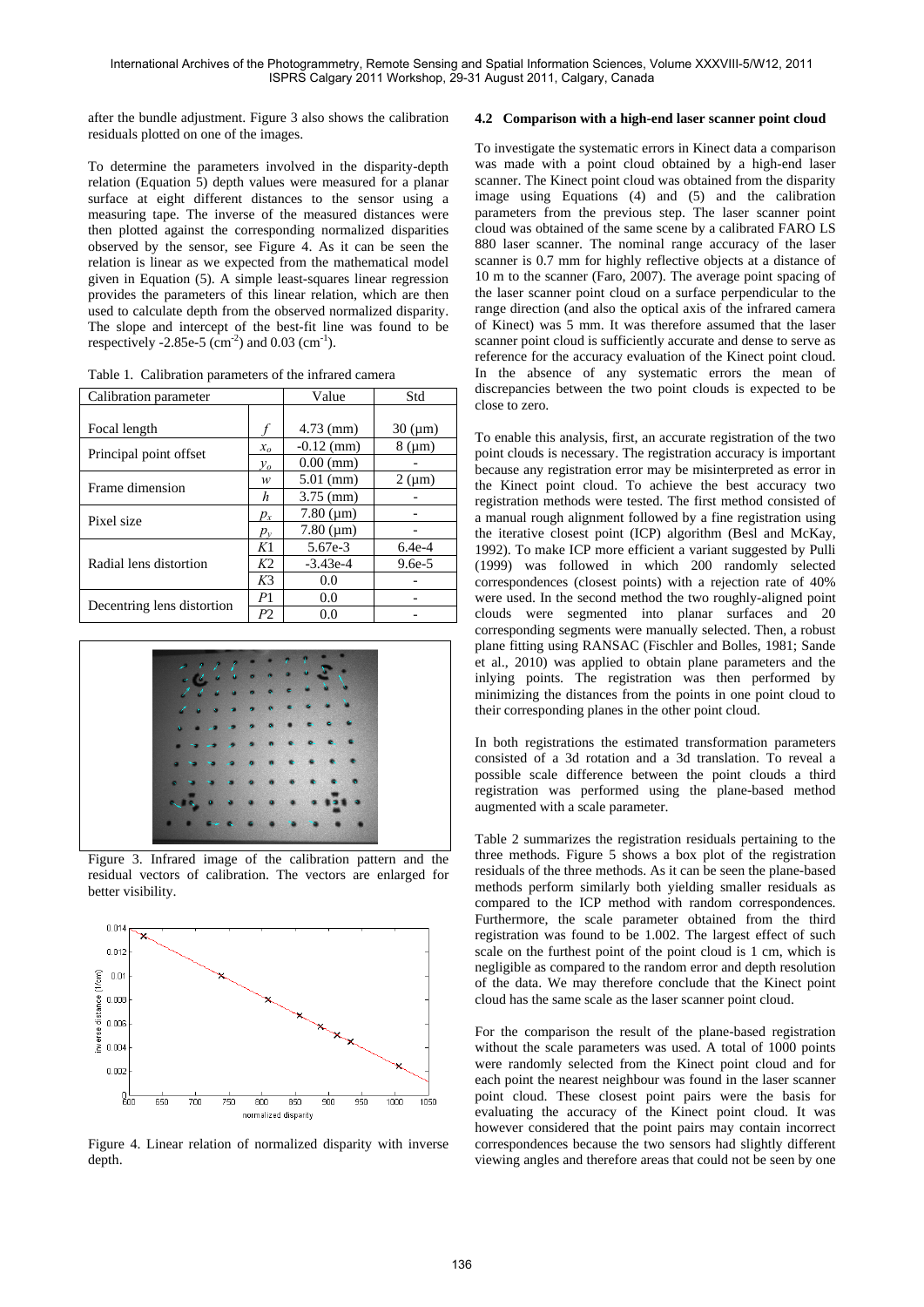sensor might be captured by the other and vice versa. Figure 6 shows the two point clouds and the closest point pairs.

|                                     | Min<br>(cm) | Mean<br>(cm) | Median<br>(cm) | Std<br>(cm) | Max<br>(cm) |
|-------------------------------------|-------------|--------------|----------------|-------------|-------------|
| point-point<br>distances (icp)      | 0.2         | 2.9          | 1.9            | 2.6         | 11.7        |
| point-plane<br>distances with scale | 0.0         | 1.8          | 1.7            | 1.2         | 7.3         |
| point-plane<br>distances w/o scale  | 0.0         | 1.8          | 1.7            | 1.2.        | 6.8         |

Table 2. Registration residuals of the three methods.



Figure 5. Box plot of registration results of the three methods. The boxes show the  $25<sup>th</sup>$  and  $75<sup>th</sup>$  percentiles of residuals, red lines are medians, whiskers are minimum and maximum, and black dots are large residuals identified as outliers.



Figure 6. Comparison of Kinect point cloud (cyan) with the point cloud obtained by the FARO LS880 laser scanner (white). The larger points are samples randomly selected from the Kinect data (blue) and their closest point in the laser scanner data (red).

Figure 7 shows the histograms of discrepancies between the point pairs in X, Y and Z. Table 3 lists the statistics related to these discrepancies. The mean and median discrepancies are close to zero in Y and Z, but slightly larger in X.

Figure 8 shows the distribution of the discrepancies in the X-Z plane. The colours represent the Euclidean distance between the point pairs in centimetres. Note that in general the discrepancies between the point pairs are smaller at closer distance to the sensor (smaller Z) and larger further away. This is what we expect from the theoretical random error model. Also, note the larger discrepancies on the side of a box close to the sensor. These are caused by the lower accuracy of the points due the orientation of the surface towards the sensors. The measurements from both the laser scanner and Kinect are less accurate at large incidence angles of the laser beams to the target surface. In general, the comparison of the two point clouds shows that more than 80% of the point pairs are less than 3 cm apart.



Figure 7. Histograms of discrepancies between the point pairs in X, Y and Z direction.

Table 3. Statistics of discrepancies between point pairs.

|                                                   | dx     | dy     | dz.    |
|---------------------------------------------------|--------|--------|--------|
| Mean $(cm)$                                       | $-0.4$ | $-0.1$ | 0.0    |
| Median (cm)                                       | $-0.2$ | 0.0    | $-0.1$ |
| Standard deviation (cm)                           | 1.5    | 1.3    | 1.9    |
| Interquartile range (cm)                          | 1.0    | 0.7    | 1.8    |
| Percentage in [-0.5cm, 0.5cm]                     | 52.8   | 61.4   | 29.0   |
| Percentage in [-1.0 cm, 1.0 cm]                   | 71.8   | 79.8   | 52.9   |
| Percentage in $[-2.0 \text{ cm}, 2.0 \text{ cm}]$ | 88.4   | 91.3   | 79.5   |



Figure 8. Distribution of point pair distances in the X-Z plane.

# **4.3 Plane fitting test**

To verify the relation between the random error and the distance to the sensor a plane fitting test was carried out. The planar surface of a door was measured at various distances from 0.5 m to 5.0 m (the operation range of the sensor) with 0.5 m intervals.

In each resulting point cloud a same part of the door was selected and a plane was fitted to the selected points. The RANSAC plane fitting method was used to avoid the influence of outliers. Figure 9 shows the measurement setup.

Since in all measurements the selected planar surface was approximately perpendicular to the optical axis of the sensor the residuals of the plane fitting procedure indicated the random errors in the depth component of the points. To evaluate these random errors an equal number of samples (4500 samples) were randomly selected from each plane, and the standard deviation of the residuals was calculated over the selected samples. Figure 10 shows the calculated standard deviations plotted against the distance from the plane to the sensor. It can be seen that the errors increase quadratically from a few millimetres at 0.5 m distance to about 4 cm at the maximum range of the sensor. The curve in red colour is the best fit quadratic curve. This verifies our theoretical random error model (7) showing that the random error of depth measurements increases with the square distance from the sensor.

Figure 11 (a) shows the distribution of the fitting residuals on the plane at 4 m distance. The colours represent point to plane